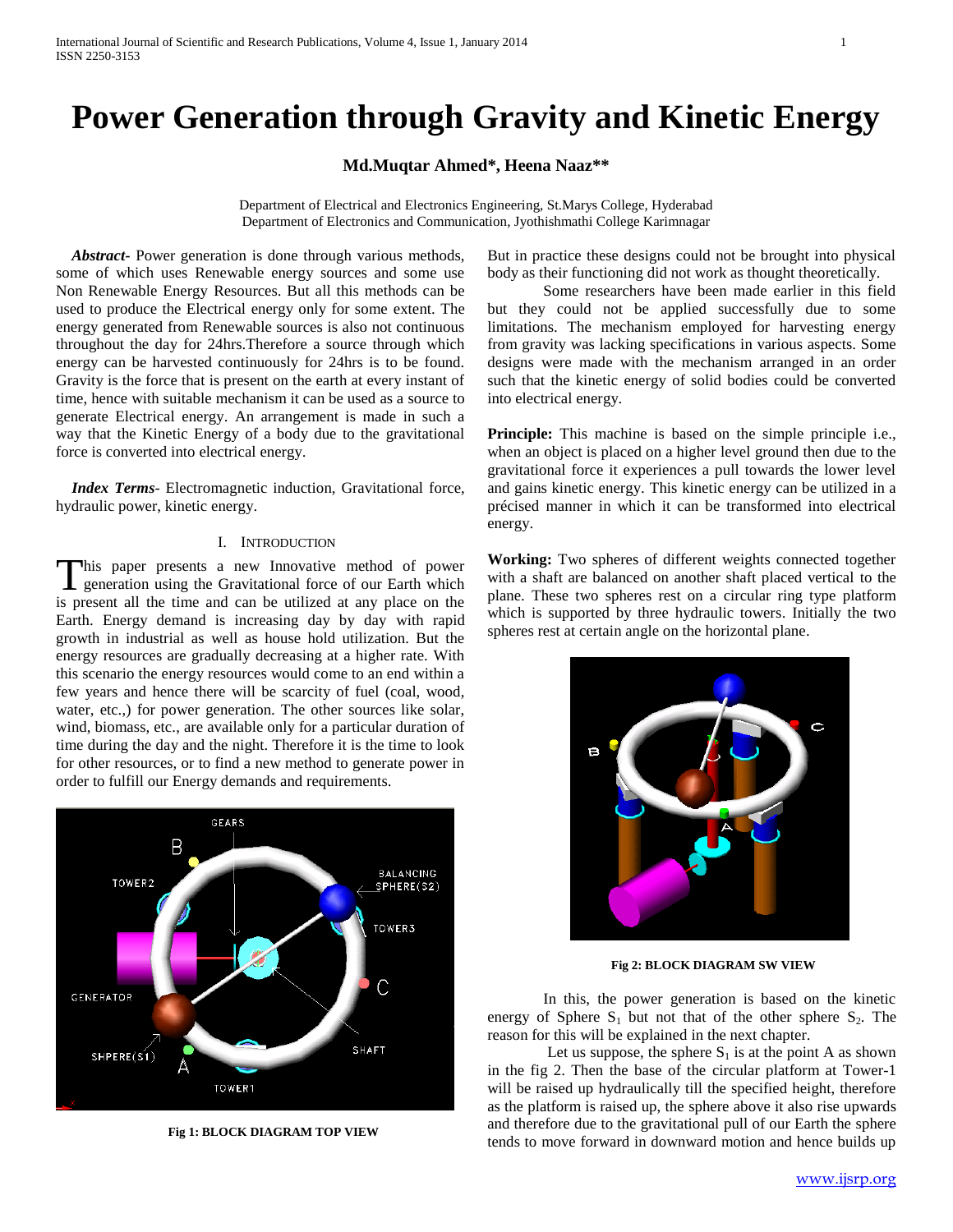kinetic energy. Then the sphere  $S_1$  reaches the point B and therefore the base of the platform at Tower-2 raises up and simultaneously the base at Tower-1 go downwards and hence the sphere  $S_1$  moves further towards the point C. Then again Base of the platform at Tower-3 raises up and simultaneously the base at Tower-2 go downwards, therefore the sphere  $S_1$  moves further in forward clockwise direction and reaches the point A. Then once again the base at Tower-1 rises up and the same process repeats throughout the process. Therefore as the sphere moves, the vertical shaft connected to it also rotates. The vertical shaft is connected to a generator through gears. Hence the Armature of the Generator starts rotating and Electrical power is generated.

There is a big problem with the weight of the Sphere  $S_1$ , the larger the sphere, the heavier it will be and therefore the hydraulic system used to raise the platform base as well as the Sphere  $S_1$  should be of higher capacity. In this case the energy required to raise the tower up will be more than the energy generated and therefore it would be of no use.

This problem is solved by connecting another sphere to the other end of the horizontal shaft. The two spheres  $S_1$  and  $S_2$ are balanced on the vertical shaft such that only 5% to 10% of the weight of sphere  $S_1$  falls on the circular platform. Therefore now when the tower raises up, it has carry additional weight of only 5% to 10% of the sphere  $S_1$ . Hence the power consumed in raising the tower up will be less and therefore this mechanism works with much more efficiency.

# II. **LIFTING SYSTEM ELECTRICAL CONNECTIONS:**

We can use two methods for lifting up the towers.

- 1. Hydraulically
- 2. Electrically

**1. Hydraulically:** Hydraulic lifting arrangement can be done on the top of the three Towers as shown in the Fig 2.With the help of a control unit the raising and lowering of the towers can be controlled till the specified height. The tower must be raised within a short period of time and as soon as the sphere  $S_1$  reaches the next point it must lower down only till half of its raised height. Then when the sphere  $S_1$  reaches  $2^{nd}$  point, this tower must completely lower down till its base point. With this process the sphere  $S_1$  can make continuous rotations and hence power can be generated continuously.

**Hydraulic Specification:** When the sphere  $S_1$  reaches the points A,B,C placed after the three towers, the following actions are done.

- At point **A:**
	- 1. Tower-1 lifts up completely.
	- 2. Tower-2 lowers down completely.
	- 3. Tower-3 lowers half its raising height.

## At point **B:**

- 1. Tower-2 lifts up completely.
- 2. Tower-3 lowers down completely.
- 3. Tower-1 lowers half its raising height.

### At point **C:**

- 1. Tower-3 lifts up completely.
- 2. Tower-1 lowers down completely.

#### 3. Tower-2 lowers half its raising height.

**2. Electrically:** The electrical connections for the lifting system are as shown in the Fig 3.



### **Fig 3: HYDRAULIC SYSTEM ELECTRICAL CONNECTIONS**

The mechanism used in lifting and lowering the base part of the tower is as shown in the fig 4.

A rectangular shaft with saw tooth edges on one side is connected to the gear box of the motor as shown in fig 4. Therefore as the motor revolves forward and backwards, the tower shaft moves up and down, thereby lifting up and the base of the platform.



 **Fig 4: ELECTRICAL ELEVATION MECHANISM**

The lifting and lowering of the towers must be done in a précised manner. For this operation the motors must rotate clockwise and anti clockwise only for the defined period of time. This means the supply given to these motors should be controlled. This is done with the help of a switching mechanism through which the electrical supply is given to the motors on for a particular duration of time.